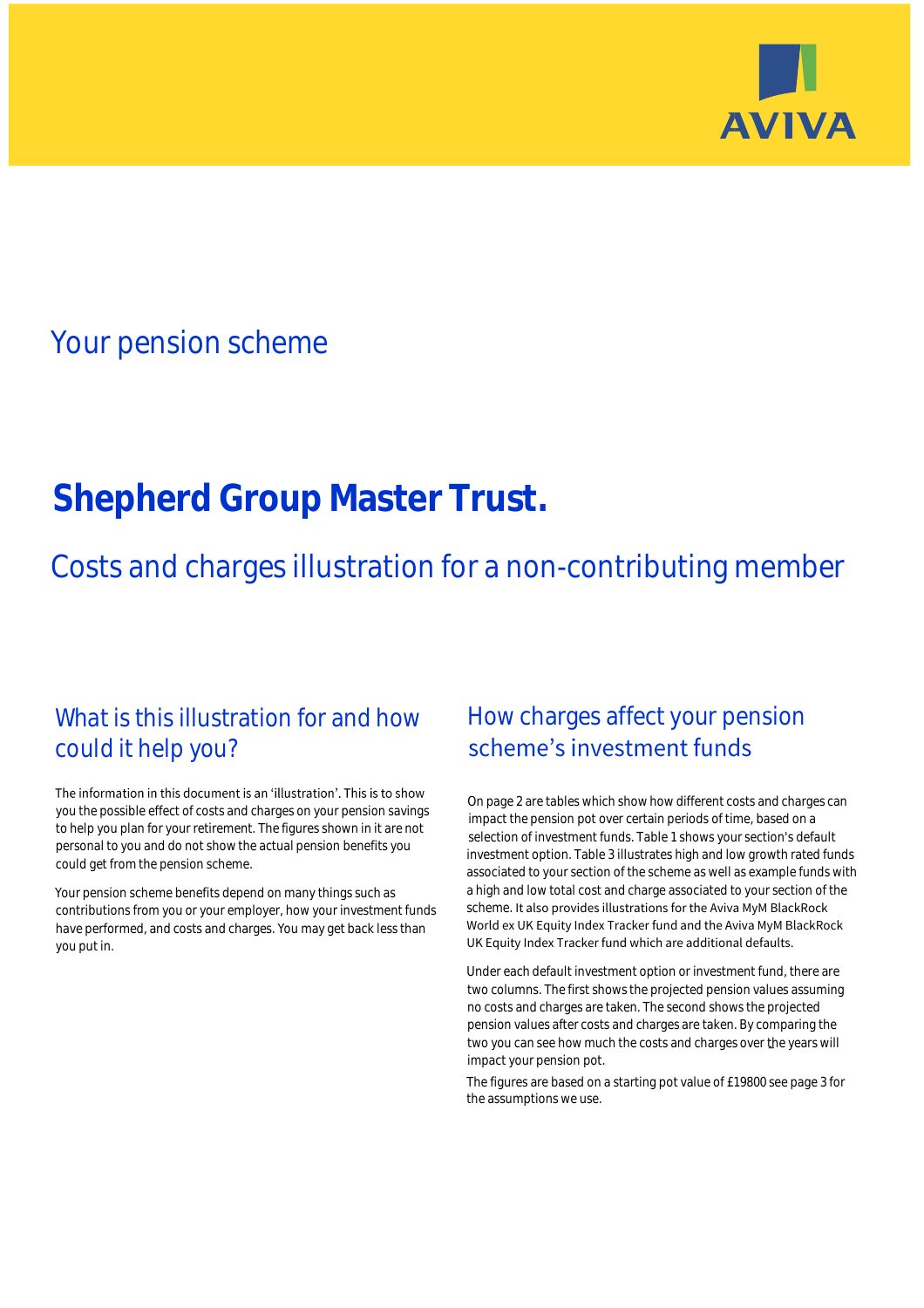| Illustration of effect of costs and charges on the Default Investment Option in |
|---------------------------------------------------------------------------------|
| <b>Shepherd Group Master Trust.</b>                                             |

|                | <b>My Future</b>                                                          |                                    |  |  |  |  |  |
|----------------|---------------------------------------------------------------------------|------------------------------------|--|--|--|--|--|
|                | Assumed growth rate 3.3% (p.a.)<br>Assumed costs and charges 0.32% (p.a.) |                                    |  |  |  |  |  |
|                |                                                                           |                                    |  |  |  |  |  |
| At end of year | Projected value assuming no                                               | <b>Projected value after costs</b> |  |  |  |  |  |
|                | costs and charges are taken                                               | and charges are taken              |  |  |  |  |  |
| $\mathbf{1}$   | £20,000                                                                   | £19,900                            |  |  |  |  |  |
| $\overline{2}$ | £20,200                                                                   | £20,100                            |  |  |  |  |  |
| 3              | £20,400                                                                   | £20,200                            |  |  |  |  |  |
| $\overline{a}$ | £20,700                                                                   | £20,400                            |  |  |  |  |  |
| 5              | £20,900                                                                   | £20,500                            |  |  |  |  |  |
| 10             | £22,000                                                                   | £21,300                            |  |  |  |  |  |
| 15             | £23,200                                                                   | £22,100                            |  |  |  |  |  |
| 20             | £24,500                                                                   | £22,900                            |  |  |  |  |  |
| 25             | £25,900                                                                   | £23,800                            |  |  |  |  |  |
| 30             | £27,300                                                                   | £24,700                            |  |  |  |  |  |
| 35             | £28,800                                                                   | £25,600                            |  |  |  |  |  |
| 40             | £30,000                                                                   | £26,300                            |  |  |  |  |  |
| 45             | £30,800                                                                   | £26,500                            |  |  |  |  |  |
| 50             | £30,900                                                                   | £26,200                            |  |  |  |  |  |

#### **Table 2**

| List of Funds included in the Default Investment Option |                       |                    |  |  |  |  |  |
|---------------------------------------------------------|-----------------------|--------------------|--|--|--|--|--|
| <b>Fund name</b>                                        | <b>Total Cost and</b> | <b>Growth Rate</b> |  |  |  |  |  |
|                                                         | Charge (p.a.)         | (p.a.)             |  |  |  |  |  |
| Av MyM My Future Growth                                 | 0.34%                 | 3.60%              |  |  |  |  |  |
| Av MyM My Future Consolidation                          | 0.29%                 | 2.40%              |  |  |  |  |  |
|                                                         |                       |                    |  |  |  |  |  |
|                                                         |                       |                    |  |  |  |  |  |
|                                                         |                       |                    |  |  |  |  |  |
|                                                         |                       |                    |  |  |  |  |  |
|                                                         |                       |                    |  |  |  |  |  |
|                                                         |                       |                    |  |  |  |  |  |
|                                                         |                       |                    |  |  |  |  |  |
|                                                         |                       |                    |  |  |  |  |  |

**Aviva Life & Pensions UK Limited.**

Registered in England No. 3253947. Registered office: Aviva, Wellington Row, York, YO90 1WR. Authorised by the Prudential Regulation Authority and regulated by the Financial Conduct Authority and the Prudential Regulation Authority. Firm Reference Number 185896. **aviva.co.uk** TEMP GFI NG071309 09/2018